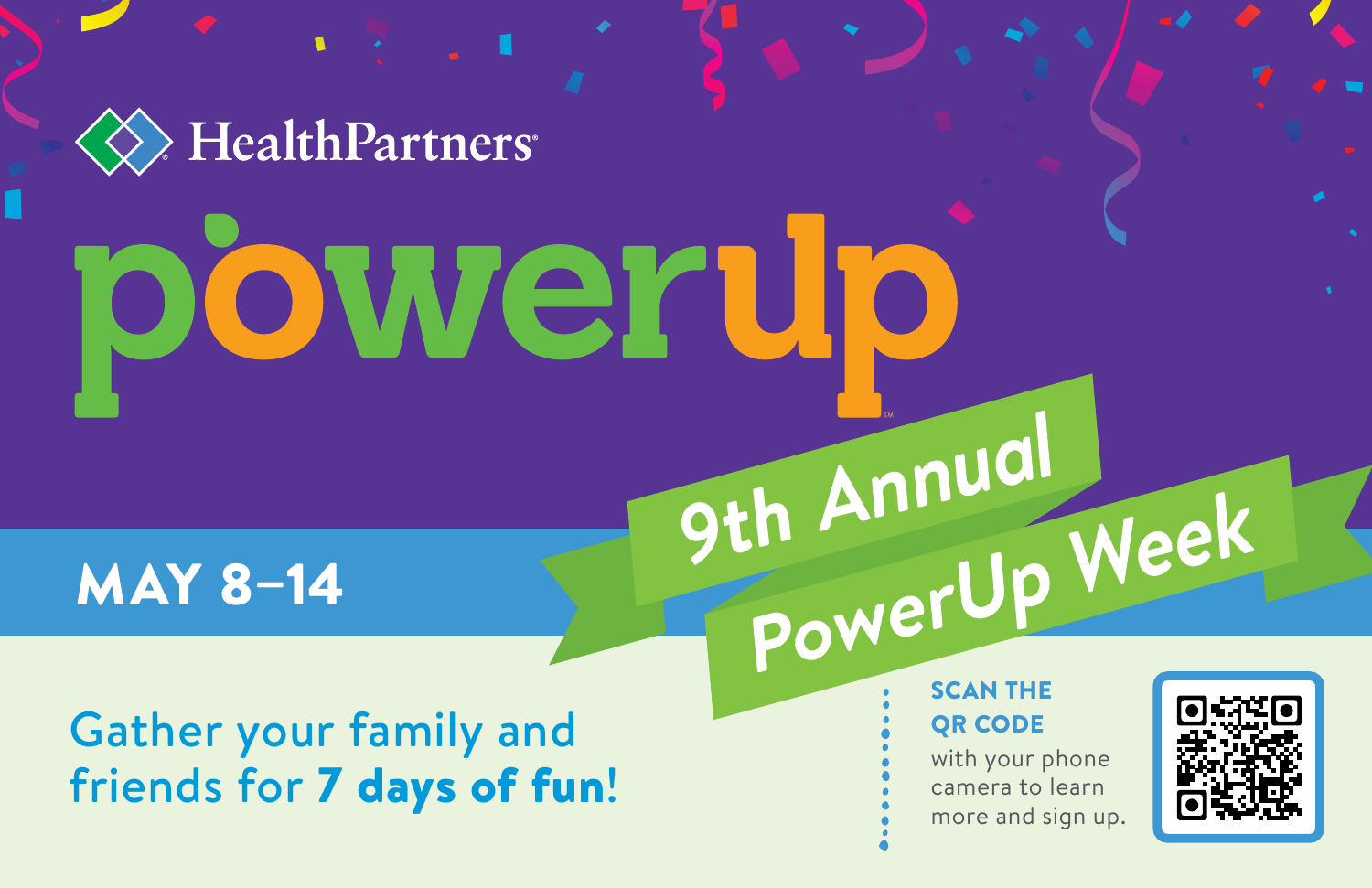# JOIN US! MAY 8-14 9th Annual<br>PowerUp Week

This is a special week to come together to celebrate with fun family-friendly activities and events to eat better, move more, feel good and create strong, healthy communities!

#### POWERUP PRESS | MAY 2022



#### **Kick-off PowerUp Week with a Family Adventure**

Join Us! The Family Adventure is seven days of fun and inspiring ways to celebrate PowerUp Week with a theme of the day and chances to WIN cool prizes! No planning required! All you have to do is:



**SIGN UP** to get started



**Choose your own adventure**, for one day or all seven

3 **WIN** prizes!

## WIN FUN PRIZES!





#### **Sign Up to Unlock the Family Adventure!**

Sign up at **powerup4kids.org/week** or scan the QR code to get the daily adventure email that will guide your family through PowerUp Week with virtual, in-person and at-home adventures. Turn the page to get a sneak peek of the week!





#### **What will you find in the daily adventure email?**

- Virtual and outdoor PowerUp Week events and activities
- Crafts and kitchen science
- Storytime with Chomp
- Ideas to PowerUp at home
- Daily prize entry
- And much more FUN!

Stay updated on PowerUp Week by liking PowerUp on Facebook and visiting **<powerup4kids.org/week>**.

HealthPartners

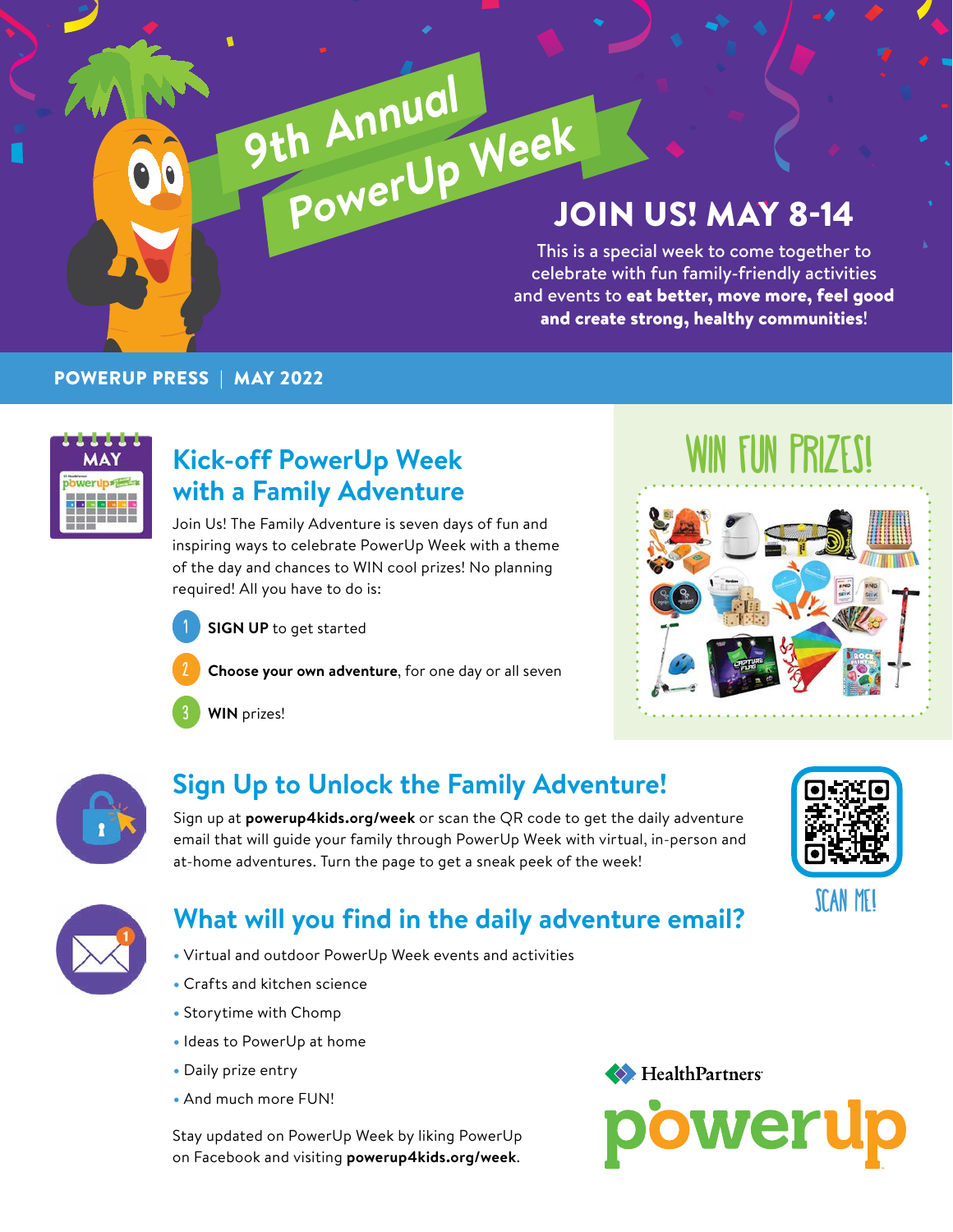

### PowerUp with the Family Adventure!

**This 7-Day Adventure maps out a week of ideas to make eating better, moving more and feeling good extra fun! Just follow along with the theme-of-the-day.**





To unlock the full 7-Day Family Adventure, visit **<powerup4kids.org/week>** to sign up to get the daily email and enter to win cool prizes throughout the week.